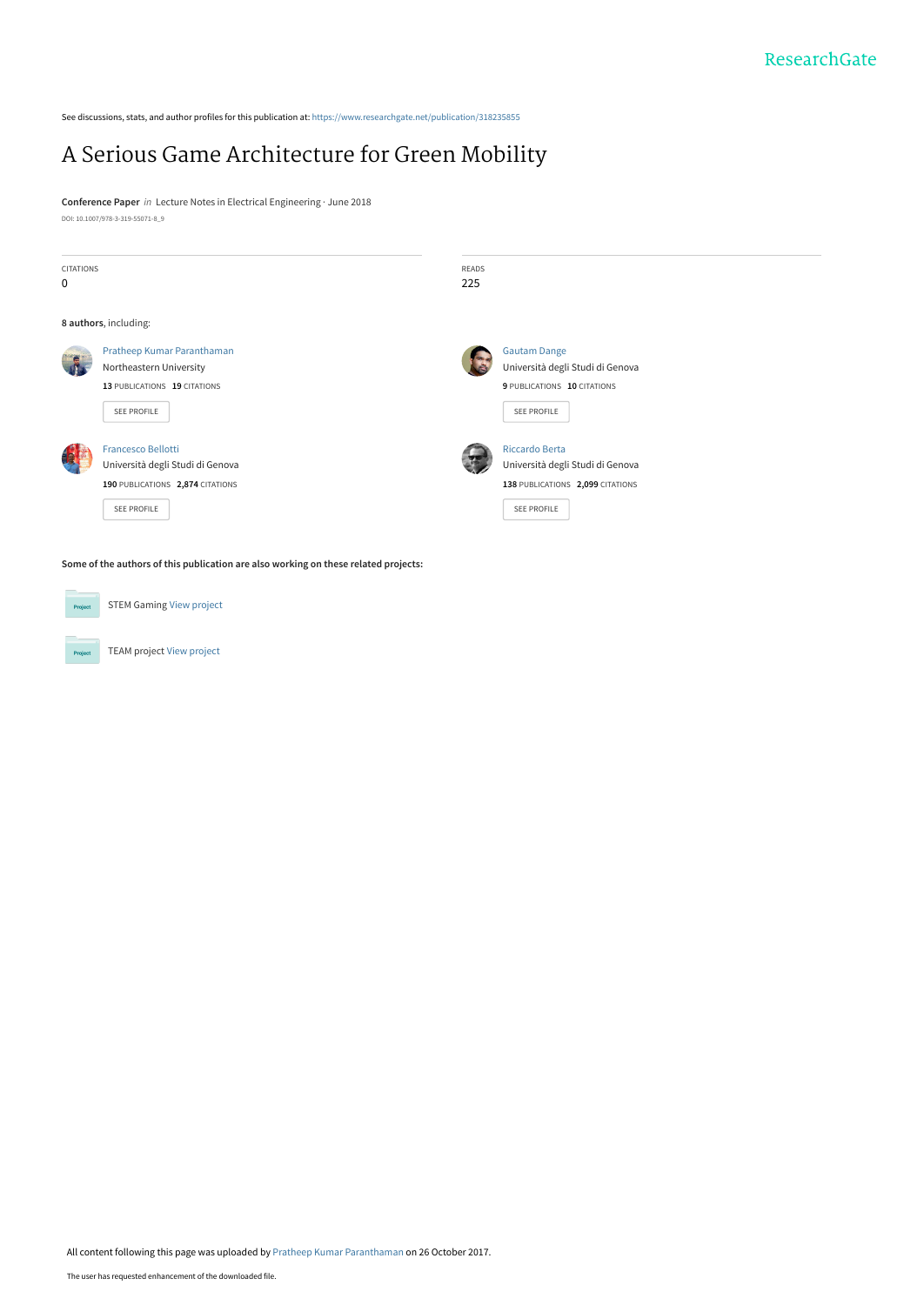# **A Serious Game Architecture for Green Mobility**

Pratheep K.Paranthaman<sup>1</sup>, Gautam R.Dange<sup>1</sup>, Francesco Bellotti<sup>1</sup>, Riccardo Berta<sup>1</sup>, Alessandro De Gloria<sup>1</sup>, Ermanno Di Zitti<sup>1</sup>, Stefano Massucco<sup>1</sup>, Giuseppe Sciutto<sup>1</sup>

<sup>1</sup> DITEN, University of Genoa, Via Opera Pia 11A, 16145 Genoa, Italy { pratheep.paranthaman, gautam.dange,franz,riccardo.berta, adg}@elios.unige.it

**Abstract**— Good driving behavior is a significant factor for road safety and green mobility. A countermeasure to overcome the coarse driving behavior and a methodology to captivate optimal driving traits are discussed in this work. For which, the serious games concept was exploited to improvise the driver performance by deploying diversified game logics (scores, incentives and live game for performance evolution) on a smartphone-based user interface. The application was tested in ASTA ZERO (Active Safety Test Area) in Sweden. The tests comprised of variations (good and bad driving behavior) in driving pattern for analyzing the impact of the application on the driver performance.

# **1 Introduction**

The advancement in automotive industry comprises of numerous embedded applications (in-vehicle devices) to facilitate the driving experience as pleasant and safe for the users. The abilities of these in-vehicle devices are limitless and one major factor that has to be addressed over here is, what are the implications of these devices on the users (drivers)?. Because, it's the ability and tendency of the driver that determines the road safety and environmental aspects to a greater extent and also, the inadequate driver performance incurs many fatalities and chaos amongst the road users [1]. So, this factor gives an emergence and a need for the in-vehicle systems (equipped with the user-friendly framework) that will foster the green and safe driving abilities to disarm the on-road hazards. As it's important for an in-car HMI (Human Machine Interface) to provide the drivers with comprehensive information to aid in safe mobility [2] [3]. The training process will induce the knowledge and awareness to driver about the driving circumstances and for this motive, we are using the serious game concept and smartphone utilities. Serious games are a purpose based tool rather than an aspect of entertainment [4] [5] and they are widely used in various sectors such as education, military, healthcare and business [6] for captivating users to comprehend an information. Compared to traditional games that focus only on the engagement of the users, serious games does have a much higher responsibility, as it has to leverage and instill the concepts as well [7] [8]. An intense care and responsibility are needed in crafting a serious game framework and this leads to a prominent aspect of using *instructional design* (the use of technology and multimedia tools to enrich the informative content). Projecting a serious game concept through an instructional design (representation on HMI) promotes the higher degree of visual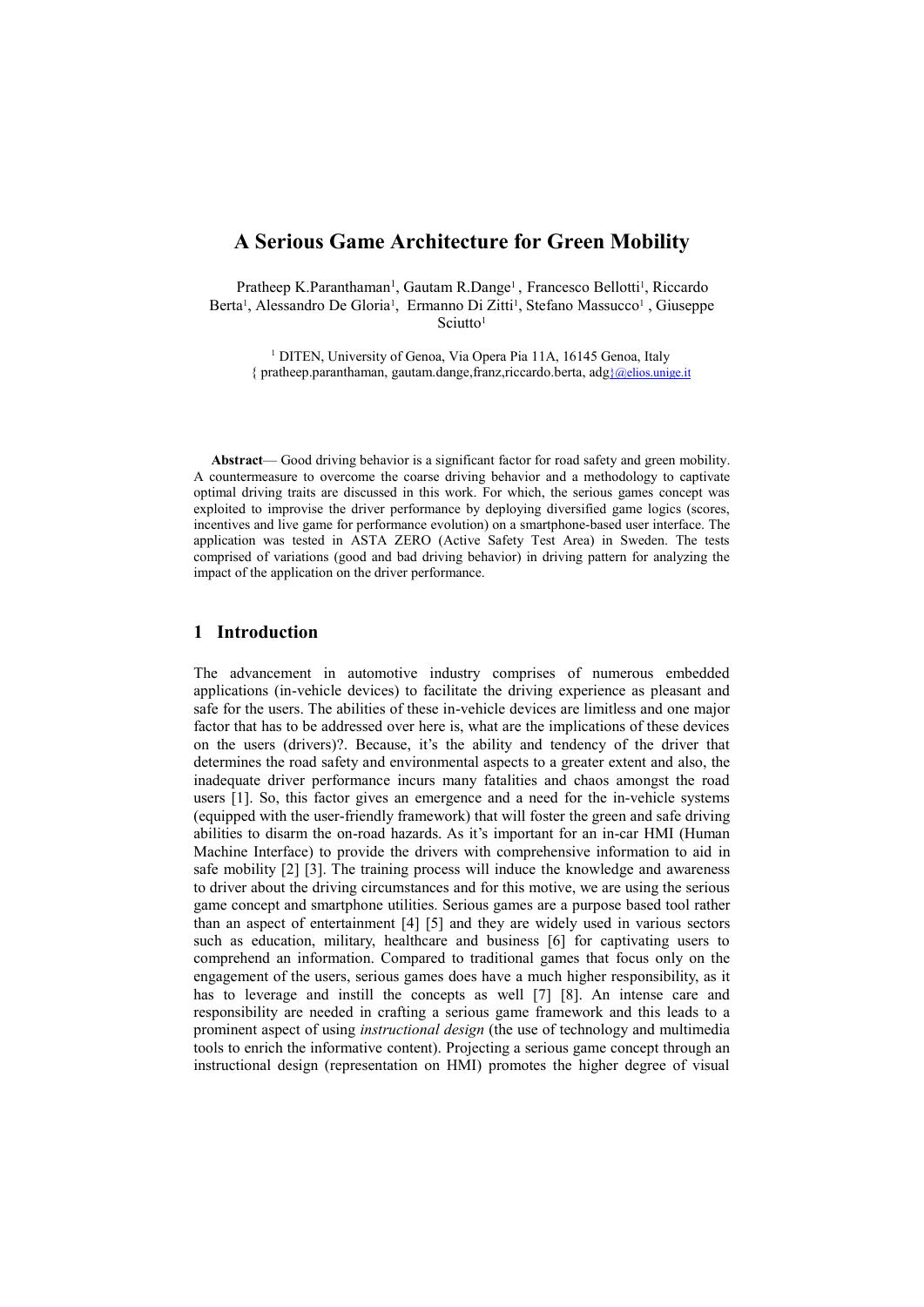feedback for the user and this visual feedback takes a substantial effect on driving conditions [9]. Thus, to inculcate safe driving behavior and establish a collaborative gaming structure, we developed a smartphone-based serious gaming architecture with diversified game logics to enhance the driver performance. The reference architecture is a Service-Oriented architecture [10]. The game logics act as an informative box that supplies the feedback to the users (drivers) in various ways such as scores, virtual coins (incentives that can be used on real-world entities) and live game for displaying the performance evolution. As the serious game provides a behavioral influence on driving, the constant impact of it will act as an emergence of optimal driving behavior amongst the road users and benefit the environmental safety as well.

# **2 TEAM Applications**

Our research activity is part of TEAM (Tomorrow's Elastic Adaptive Mobility) a European Union FP7 project and the project aims at delivering solutions for transportation elasticity and safety [11]. The TEAM applications focus on various aspects of smart and collaborative mobility such as navigation, parking, games for green mobility and etc.

- EFP, Eco Friendly Parking is an in-vehicle Team app aimed at helping drivers in finding parking slots, also thanks to collaboration among them.
- CONAV, Collaborative Navigation is a TEAM app (implemented both on vehicle and on a smartphone) that provides navigation according to criteria suitable for large groups of people, not a single person.
- CPTO, Collaborative Public Transport Optimization is a TEAM app that considers preferences and real-time information from various users in order to adapt the public transport bus service accordingly.
- CCA, Co-modal coaching support from virtual avatar users is a co-modal transportation support app with post trip cost/benefit analysis functionalities, made through a comparison of the behaviors of the real user and the "virtual" avatar user.
- SG-CB, The Serious Games and Community Building application includes competitions, rankings, comparisons, virtual coins and a basic networking environment to support better driving.

#### **3 Serious Game system architecture**

The framework of serious games and community building (SG-CB) application comprises of various modules and these modules interact seamlessly to estimate and affect the driver performance (see Figure 1). The TEAM applications (as described in Table 1) are the virtual sensors and they feed inputs to respective strategy in the game logic. The SG-CB application intends to support a community of road users, who share results and various information [12]. The SG-CB contributes for all the three game logics (virtual bank, competitions and snake & ladders). The SG-CB's assessment of driver behavior is performed by two green drive evaluators: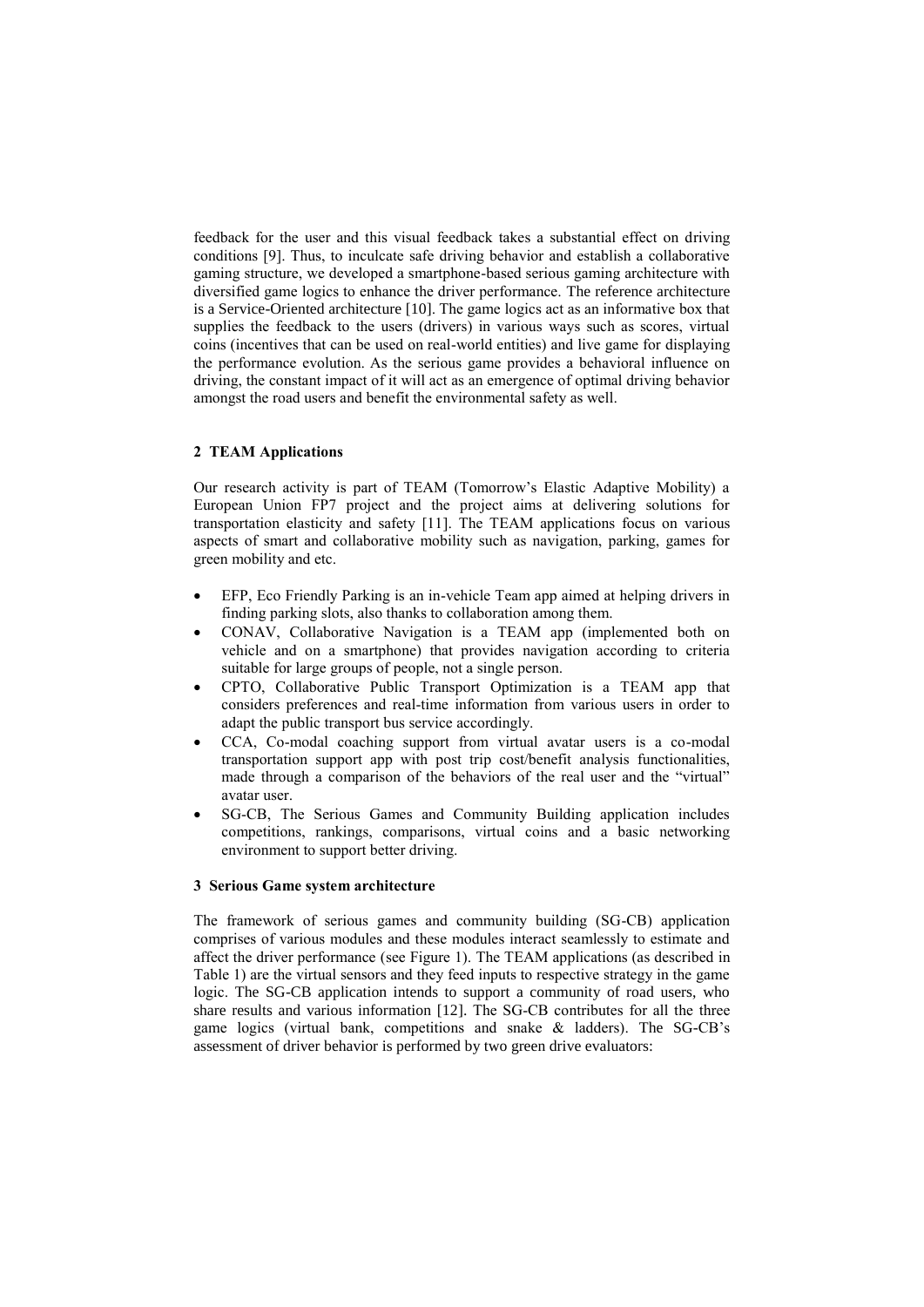- *Instantaneous evaluator*  an in-car evaluator, which assess the vehicular signals (such as acceleration, speed, engine RPM and brake) and provide scores based on it. The vehicle signals such acceleration, brake, engine RPM and speed are extracted through CAN bus and sent to the driver performance evaluators housed in car for processing. Based on the evaluation criterion the users are provided scores for the performance.
- *Smartphone-based evaluator*  utilizes the in-built functionalities of a smartphone such as GPS (Global Positioning System), accelerometer and gyroscope and provides the result by associating them with the performance of the driver. The user just needs to mount the smartphone on the dashboard of the car and then the evaluator extracts the signals from smartphone sensors (as discussed before) and evaluates the performance of the user. Periodically, the scores are transmitted to the cloud server.



**Figure 1.** Serious Gaming framework

Both these evaluators run simultaneously in-car and evaluate the driver performance on two distinct metrics and the evaluation results (the scores ranging from 0-100) are then transmitted to the cloud server for further processing. Each user has a separate account in which they can manage their gaming activities and the entire workflow is displayed on a smartphone with detailed representation of scores, virtual bank and snake and ladders.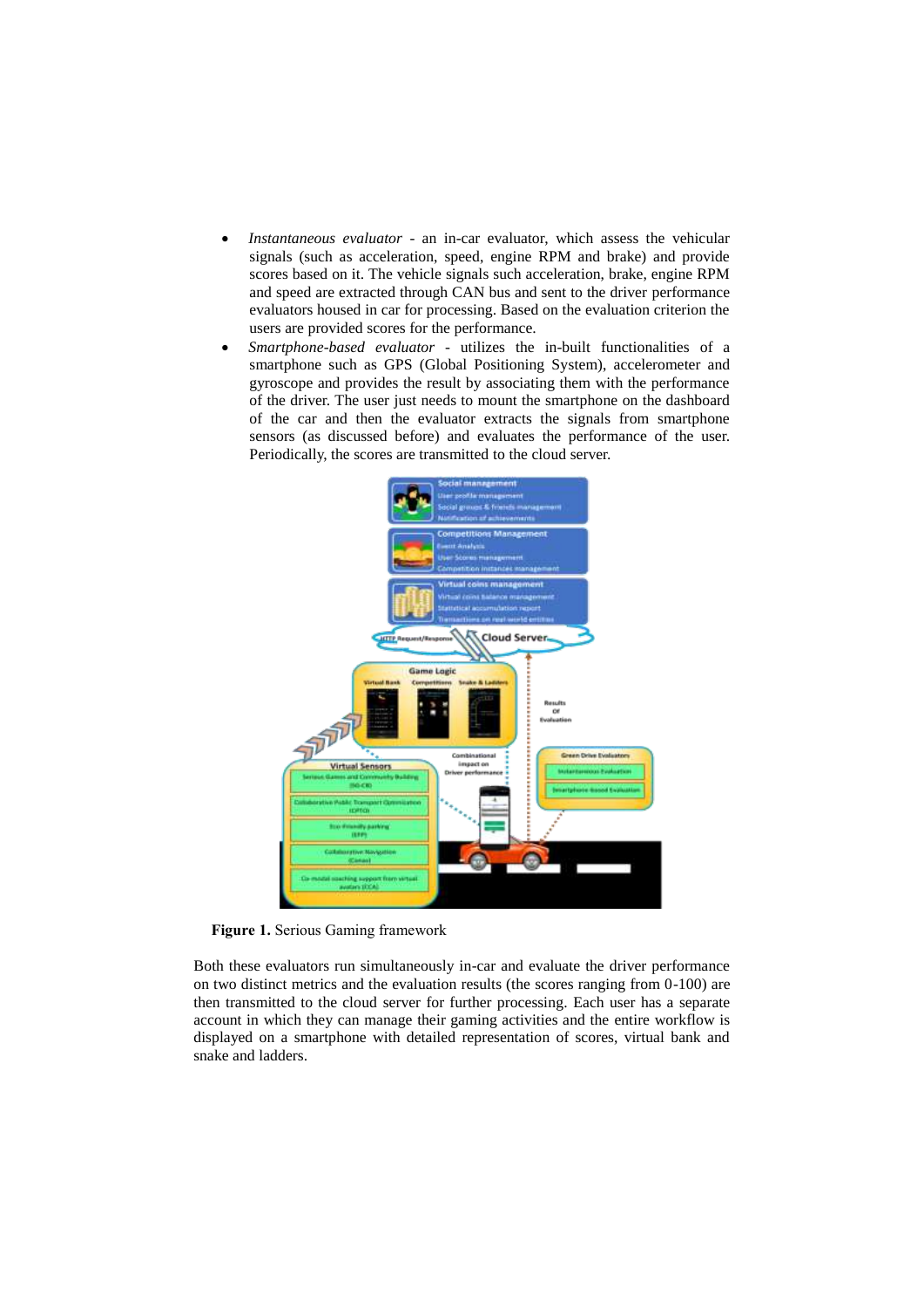#### **3.1 Virtual Coins**

The user gains *virtual coins* (rewards granted based on the individual performance) for optimal driving. The virtual coins are accumulated in the virtual bank and they can be used on real-world entities such as purchasing bus tickets, reservation of parking space and etc. Each application grants virtual coins for various aspects, for example, Eco-Friendly Parking (EFP) provides virtual coins if the user manages the parking slot and time in a loyal manner by parking the vehicle in requested time limit.



**Figure 2.** Virtual Bank screen from SG-CB application,(a) virtual bank home with virtual coins balance,(b) graphical representation of virtual coins gained from various TEAM applications, (c) options to spend virtual coins on real-world applications.

#### **3.2 Competitions**

In competitions approach, the user can take part in a time framed *competition* (a competition might last from  $10 - 15$  minutes depending on the locality) by subscribing for the open competitions (the competitions are opened on timely basis) and exhibit better driving behavior to surpass the peers in competition. The term competition in this occasion can be defined as a geographical location associated with any road network in a city. In a competition, users are evaluated for their performance by the two green drive evaluators on the basis of vehicle signals (acceleration, brake, engine RPM, and speed) and the smartphone signals (GPS, accelerometer, and gyroscope). While, on the go the users can check the scores of their subscribed competitions and also can look for the fluctuations in scores based on the performance in competition. On completion of a competition, users can check their detailed report of scores, rankings, performances and comparison with peers. The competition strategy, grant scores and generate the rankings based on the comparison of user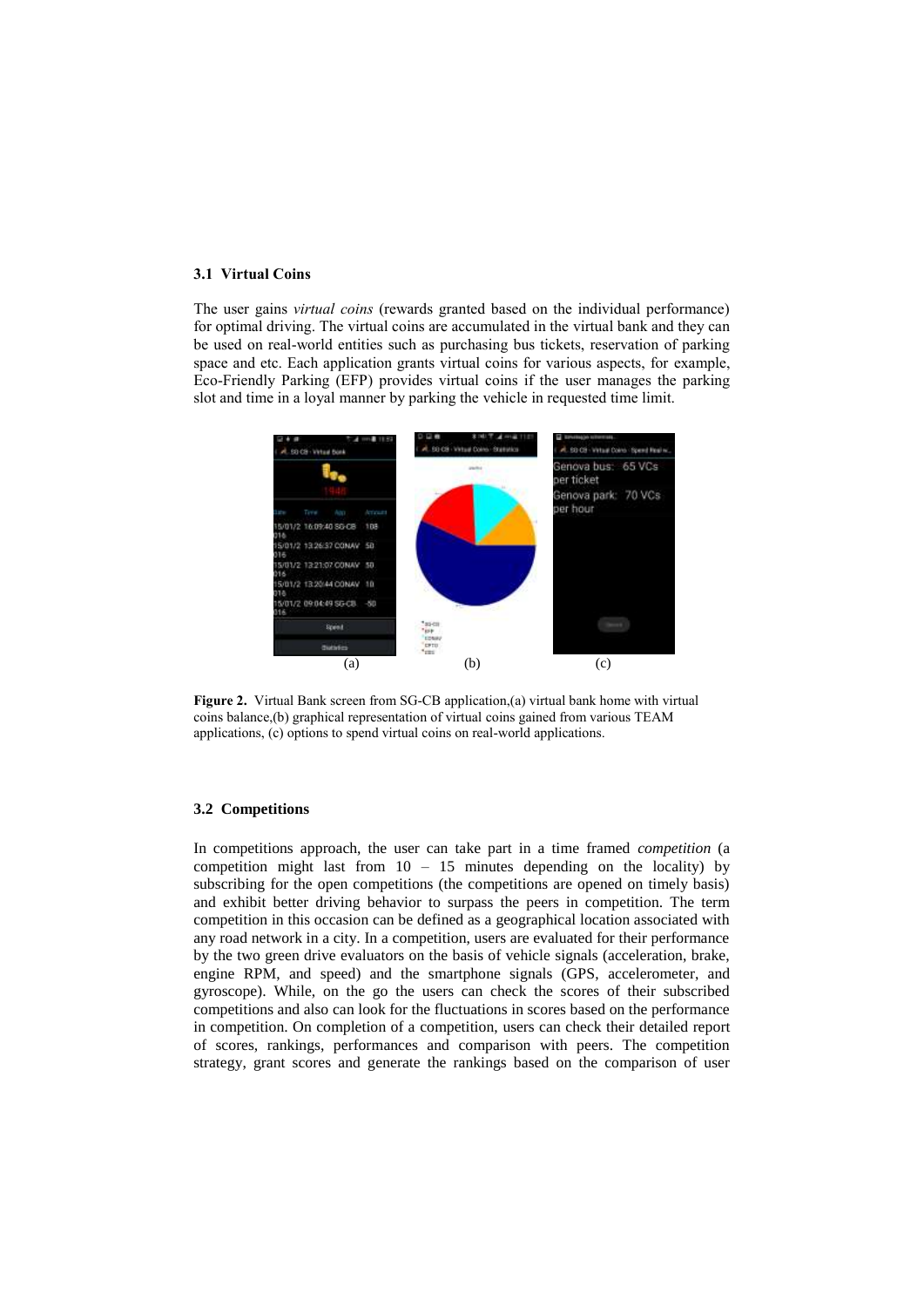performance with the performance of peers, so this aspect comprises of impact in evaluation from various users in the competition. Some virtual coins are also granted for scores secured in the competitions. Whilst, analyzing the performance in competition, the users are also assessed on harsh driving events such as harsh braking, high acceleration and high levels of engine RPM. At the end of competition, the tracked harsh events are displayed on Google maps along with the harshness level (high or average) and this methodology would serve the purpose of training drivers by making aware of the harsh patterns exhibited during the drive.



**Figure 3.** The Competition menu in SG-CB application, (a) the list of open competitions in which user can participate, (b) graphical representation of user scores in competitions (c) ranking and performance of users in a competition.

## **3.3 Snake and ladders**

The snake and ladders is a live gaming aspect and this approach is linked to the *virtual coins* (rewards for the performance). The entire snake and ladders game is manipulated with a slate comprising a set of slots (ladder) for the users to progress based on their performance. When the user acquires virtual coins, it's converted to the roll up numbers in dice and rolled virtually and this advances the user position on slots. The user climbs the ladder and advances the levels as a result of their performance. The snake and ladders approach provides a gamified environment for users to visualize the evolution of their performance and also to compete with the peers associated with the competition. The snake and ladders game comprises of two levels and the complexity increases as user progresses and winner of the game secures a championship and additional points.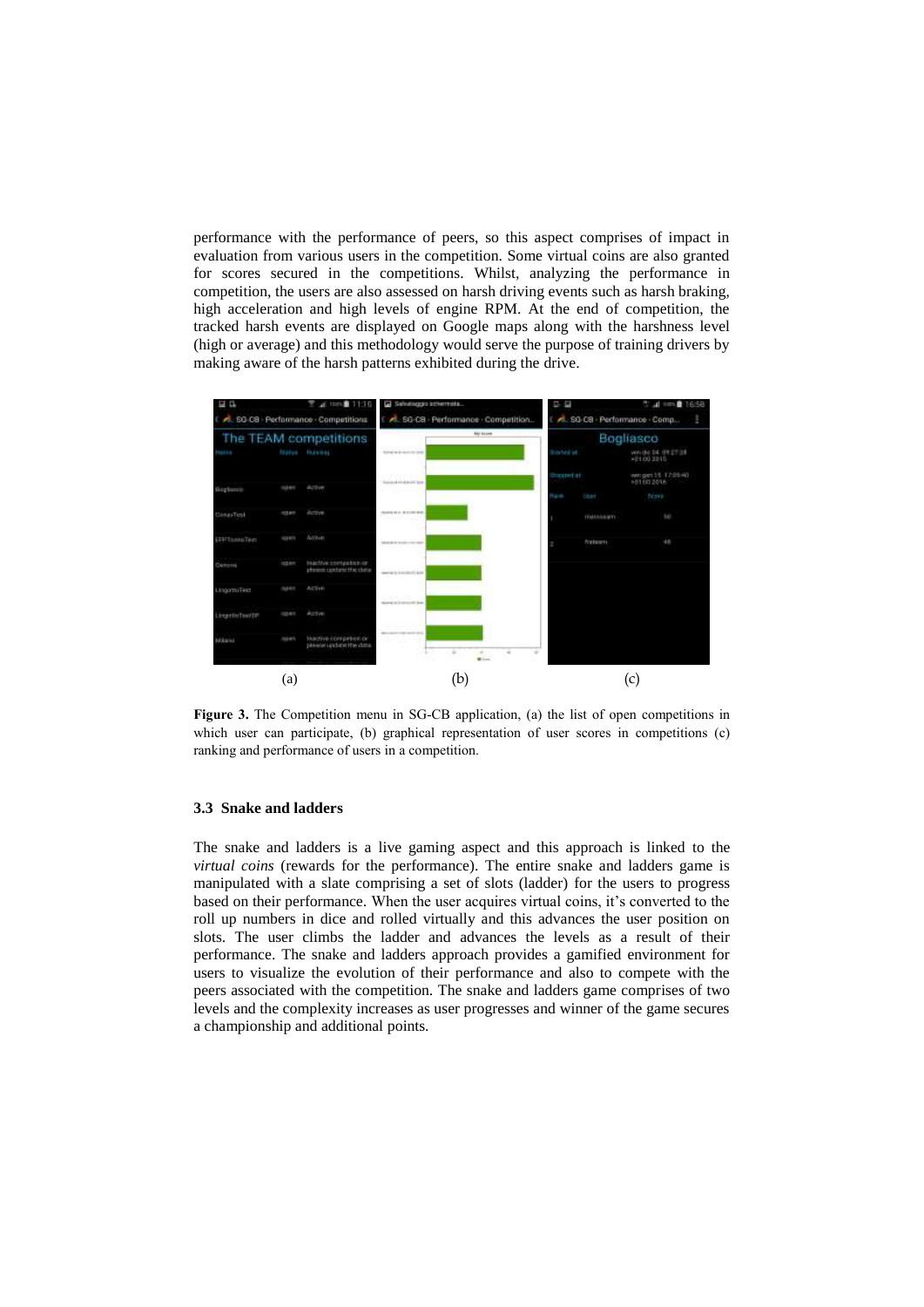

**Figure 4.** The snake & ladders gaming screen, (a) The game interface representing the position of user and competitors, (b) position and scores of users associated with the game.

As the gaming methodology provides a competitive aspect, the goal of user becomes to gather incentives and excel. On the pursuit of it, there will be an understanding and need for developing the driver performance. The major impact of these game logics on driver performance would be an emphasis on two attributes, which are the rewards and downfall. The rewards will act as a factor of motivation to improvise the driving behavior and to maintain the optimal performance to earn incentives. Whereas, the downfall in scores would provide an extensive analysis of performance, which enables the user to understand and react towards eradicating the bad driving behavior. The cloud server organizes the entire workflow of competitions, scores, virtual bank, user profiling, authentication and social networking (see Figure 1). The performance details can be accessed anytime from a smartphone using the credentials supplied by the providers (In our case, the user has to register in Telecom Italia's website to secure the credentials). Overall, it's a central hub that manages all the utilities required to establish a serious gaming framework on the go.

## **4 Field test scenario and Results**

We tested the entire control flow of our system, by deploying the application in ASTA ZERO (Active Safety Test Area) test track in Gothenburg, Sweden on 10 March 2016. For the test, we used BMW sedan and a Samsung Galaxy s5 smartphone (with SG-CB application installed on it) and the smartphone was mounted on the dashboard. The test run comprised of two laps on the test track, out of which the first drive (Lap 1) comprised of bad driving behavior with frequent harsh driving events and the second lap comprised of optimal driving performance with a minimal amount of harsh patterns. Each lap lasted approximately for 10 minutes around the same locality. The main consideration behind these two types of driving style is to compare and estimate the quality of driving and test the functionality of the game logics implemented in our system. We extracted the vehicle signals and the evaluation results from our green drive evaluators (the Instantaneous and smartphone-based evaluations).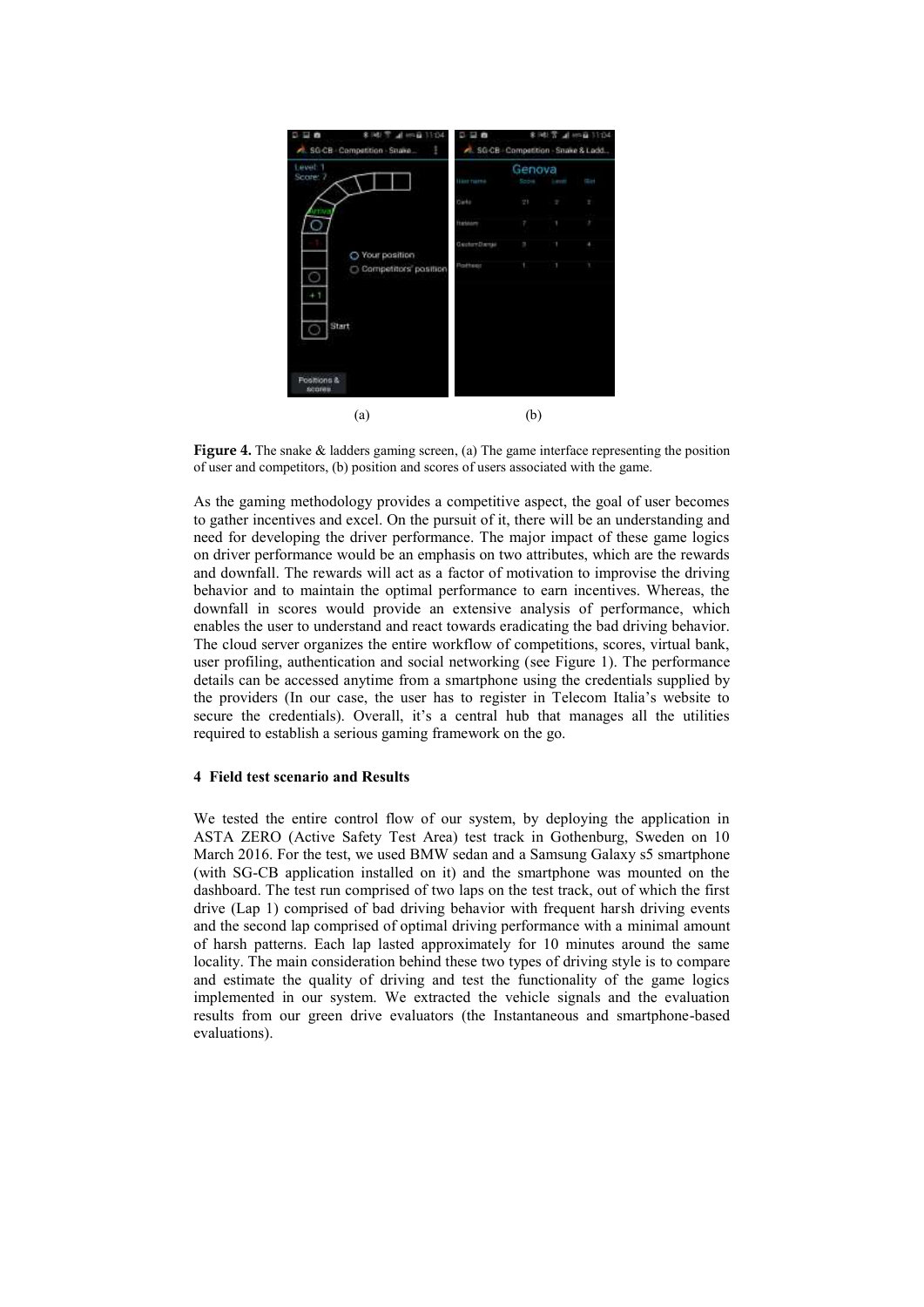The results of these two laps are analyzed independently in this section and at first place let's see the outcome of bad driving behavior by comparing the vehicle signals and the event analysis data acquired from two evaluators (see Figure 5).



**Figure 5.** Vehicle signals (Acceleration, brake, engine RPM and speed) extracted during the test: (a) Harsh driving behavior (b) Optimal driving behavior

The vehicle signals (acceleration, speed, engine RPM, and brake) look quite harsh with ample number of peaks denoting the harshness of the drive. Our signal evaluation metrics focused on green drive and for which, we tracked the rapid high values of these vehicle signals, as they can occur during the rash driving behavior. For example, we can consider the engine RPM and brake signals from Figure 5a, where the peak values of signal hits 6500 and 2300 respectively. We also evaluated for the course of events that driver exhibited during the trip (events such as harsh braking, high acceleration, and RPM levels) and signaled the captured harsh events along with their geo-references to our cloud server and later these events were retrieved and displayed on Google maps in Smartphone.

The event analysis (see Figure 6) represents a detailed report comprising of:

- *Diary* the list wise representation of all the events based on timestamp and level of intensity (red for high and yellow for average)
- *Summary*  comprises of overall grade for the impact of individual signal on the scale of green (good), yellow (average) and red (bad).
- *Map* the representation of all the events on Google maps based on the georeference acquired during the event.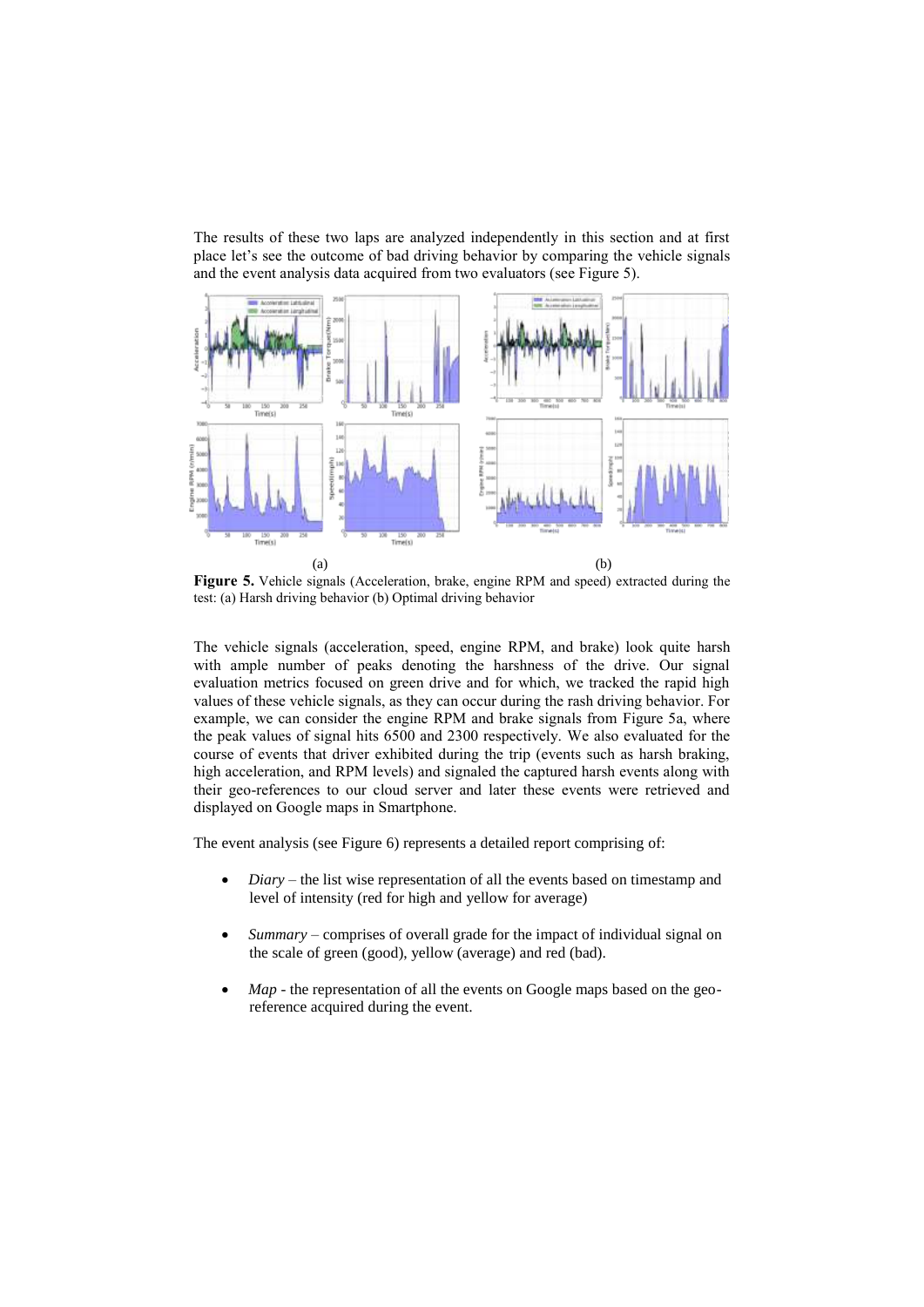

**Figure 6.** Event analysis results of instantaneous evaluation for coarse driving behavior

The harsh events of the brake, engine RPM and acceleration are projected on the map and each evaluator holds a different grading pattern such as, the instantaneous evaluation processes every single vehicle signal acquired from CAN bus (Controller Area Network) and looks for high values and classifies them. The smartphone-based evaluation exploits the GPS (Global Positioning System), accelerometer and gyroscope of the smartphone to determine the harshness in driving pattern (by evaluating the acceleration and brake signals). These two evaluation methods form a solid base for assessing the driver behavior and providing the user with a detailed analysis of harsh events. We can notice ample number of events on the map from the evaluators (see Figure 6). Let's analyze the second lap of the test run comprising of the optimal driver behavior. As we can see from the signals graph there are not many occurrences of peak values (see Figure 5b), for example, the engine RPM signal of harsh driving behavior had a peak value of 6500 (see Figure 5a) and from the optimal driving session, the values of engine RPM haven't exceeded 3000 (see Figure 5b). As there wasn't much scope of harshness in driving pattern, the driver had secured less number of events during this test run in lap 2 (see Figure 7) compared to lap 1(which comprised of bad driving behavior). The event analysis acquired from both the evaluators show the optimal performance of the driver on aspects such as gradually managing the vehicle's motion, less exhibition of coarse driving behavior and overall maintaining a nominal driving pattern.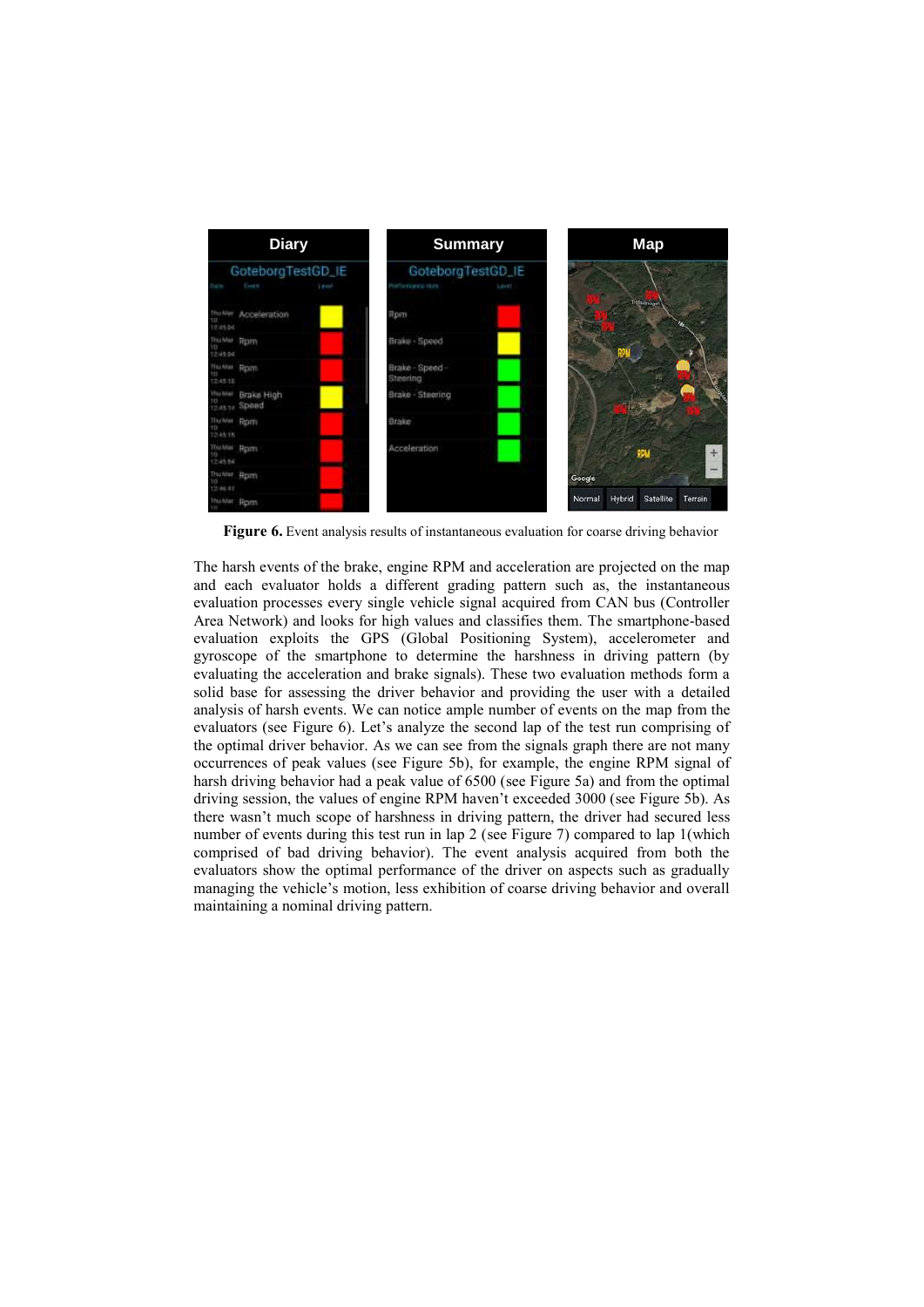

**Figure 7.** Event analysis results of instantaneous evaluation for optimal driver performance

## **5 Conclusion and Outlook**

The results from the test drive comprised of good and bad driver behaviors, emphasize on the fact that the gaming aspect gives a bigger space for the users to understand the driving context and enable them to develop their driving standards, especially when the performance is low. We consider the major importance of our tool is the serious gaming framework, which played a pivotal role in bringing out the qualities of the driver, by creating an awareness of one's own driving skills with a detailed report of the drive. From the extracted results of test run, we noted certain factors of our system such as: In real-world scenarios, the gaming methodology would induce a competitive viewpoint among the road users and encourages the drivers to adapt optimal driving traits. The HMI comprised of the detailed representation of the game logics will impact the driver behavior to a greater extent, as it provides a broader analysis of performance aspects like representation of scores, acquired virtual coins, and display of harsh driving events on Google Maps with a detailed summary. Thus, the potential of serious games can be used to captivate the road users for exhibiting better driving qualities and the pervasiveness of smartphones can reinforce the task of conveying the information in an efficient way. These factors contribute in maintaining the safe environment and would pave the way for prominent community building of the road users.